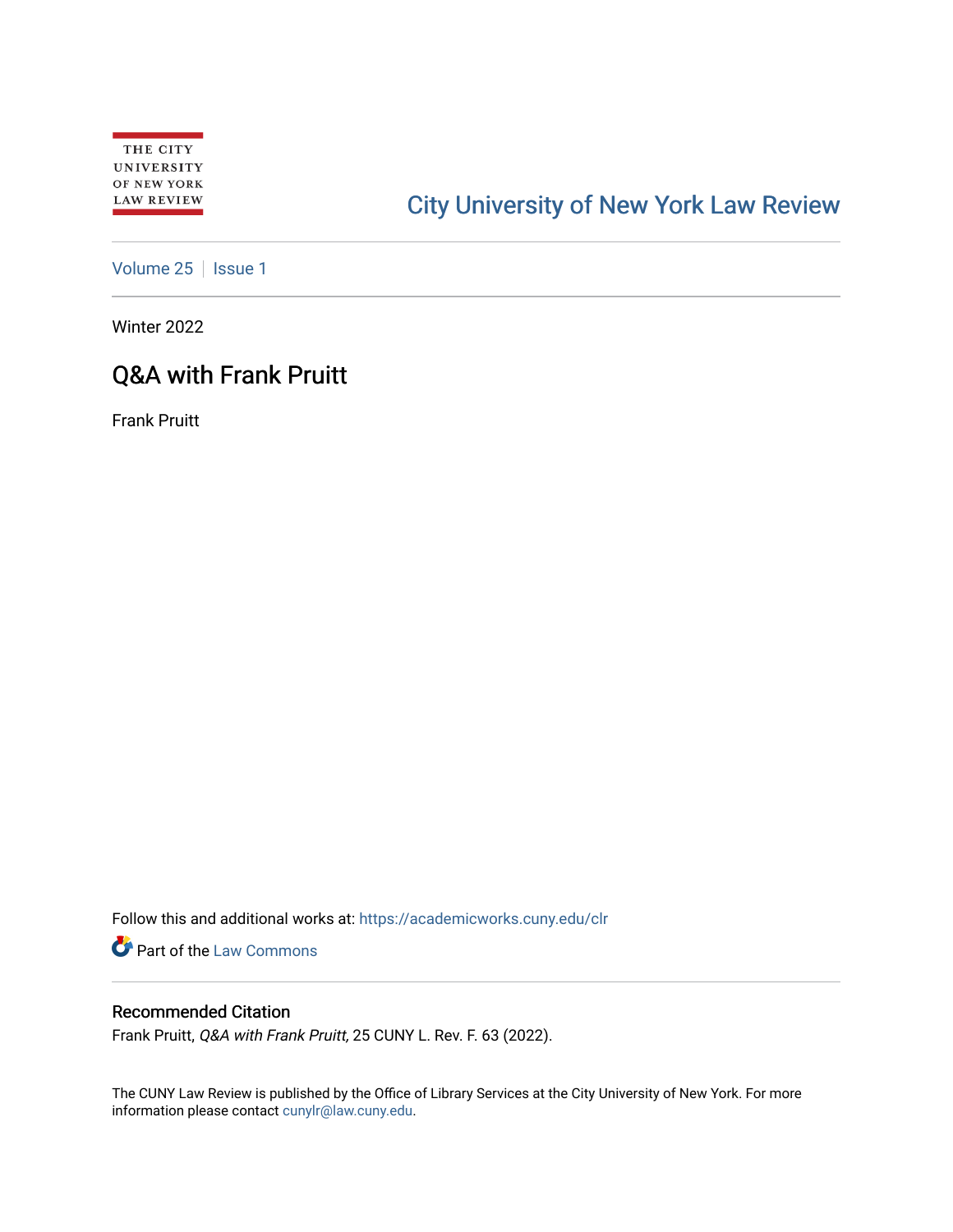## **Q&A WITH FRANK PRUITT**

#### *Frank Pruitt*†

#### *How would you describe your writing process?*

My writing process is analytical storytelling. I'm an over-thinker by nature, and my mind analyzes everything. So, when an idea pops into my mind, I write it down. This process doesn't start out with a specific direction or topic I plan to write about. I sometimes have ten pages of notes jotted down before I know what I am going to write about.

#### *What does identifying as a writer mean to you?*

It shows that inspiration can come from anything. Life is a big journey of experiences, and whether it's tragedy, encountering people, or situations, there's a story in it.

#### *Is there anything you wanted to put in your article that you didn't? Why?*

No, not really. I wanted to share my perspective about how incarceration does not offer the inner man the essence of one's self absolutely nothing.

## *How has the experience of being incarcerated shaped your relationship to writing?*

Inside this place, communication is vital to get your point across to the staff. You have to write for a job; certain jobs require you to talk with staff and express your point concisely so that they clearly understand what you need, and what you're talking about. This place has helped me express myself better. It helped broaden my imagination.

 <sup>†</sup> Frank Pruitt has been incarcerated for over thirty-two years. He currently resides at Attica Correctional Facility and is a client of the Defenders Clinic at CUNY School of Law. For more information, see Reuven Blau, *Prisoners Hoping for Mercy Place Little Faith in Cuomo*, CITY (Dec. 22, 2020, 10:03 PM), https://perma.cc/LAT4-Y2DV.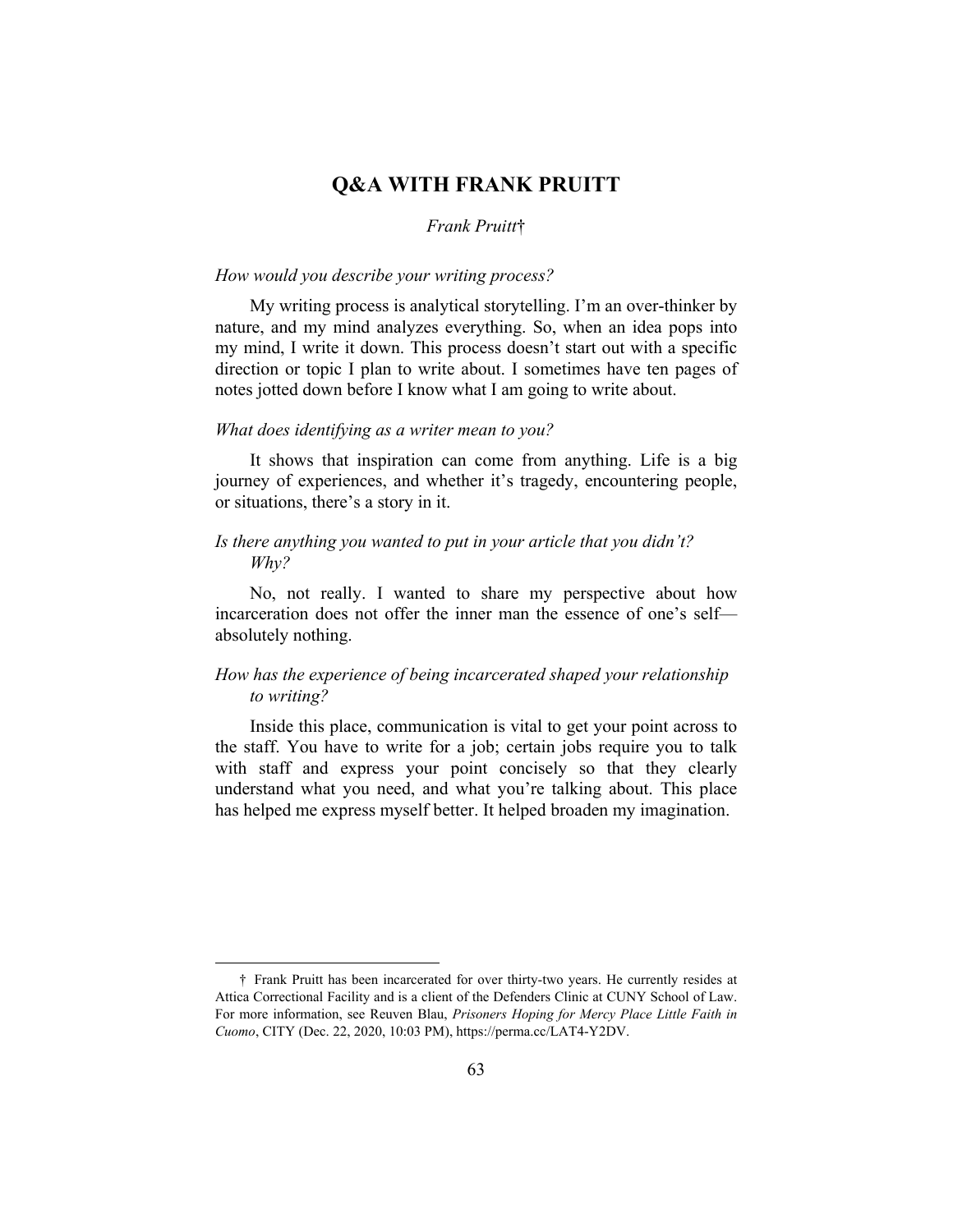## *Despite the failures of the prison system, which you write about in your essay, how have you managed to grow, process, and reflect so much of your own moral sense?*

First, I accepted responsibility for the part I played in the crime. Despite inequities and racism against Black and Brown people remaining at the root of much injustice, I recognize when my behavior changed and which decisions, I made that were harmful.

I was sexually abused by my uncle between nine and eleven years old. I started getting into trouble at twelve years old, and that continued up to age eighteen when I committed this horrible offense. In making peace with this fact and forgiving my uncle and seeking forgiveness from the victim's family, I realized that I am not a criminal. I don't relish that lifestyle or desire to hurt and get over on people. I am not the predator that the system labeled me as.

#### *You write about that old person sitting dormant in your head. How do you reckon with him?*

As I mentioned, it's a self-reflection process. I wondered in the past: if you met yourself, what would you think of you? Knowing you have those sneaky ways about you, that up and down attitude and selfishness—that can be ugly. An asshole knows he's an asshole. So, I confronted that asshole part of me, and it's an everyday process to keep killing him and letting my compassionate, respectable, loving, and witty side live. It's a conscious choice, and as you live life, the best part of you will manifest itself.

#### *How might we each reckon with this, even if we have not been incarcerated?*

It's a conscious choice. Do some introspection, identify those areas you know are ugly, and start the process of eliminating them from your life along with the people who bring out that bad side. I learned to be at peace alone as I took charge of the energy I let into my spirit. Control the energy you want in your life.

#### *Is it difficult to open up about your own experiences in your writing?*

It was at first, because I always tried to paint a glamorous picture of my life. But when CUNY helped me submit my clemency application, part of the process was to write a letter to the victims, their mothers, and children, explaining what happened and asking for forgiveness. I also had to write a letter to my mother and children. This was the most therapeutic writing I ever did in my life. It was awesome.